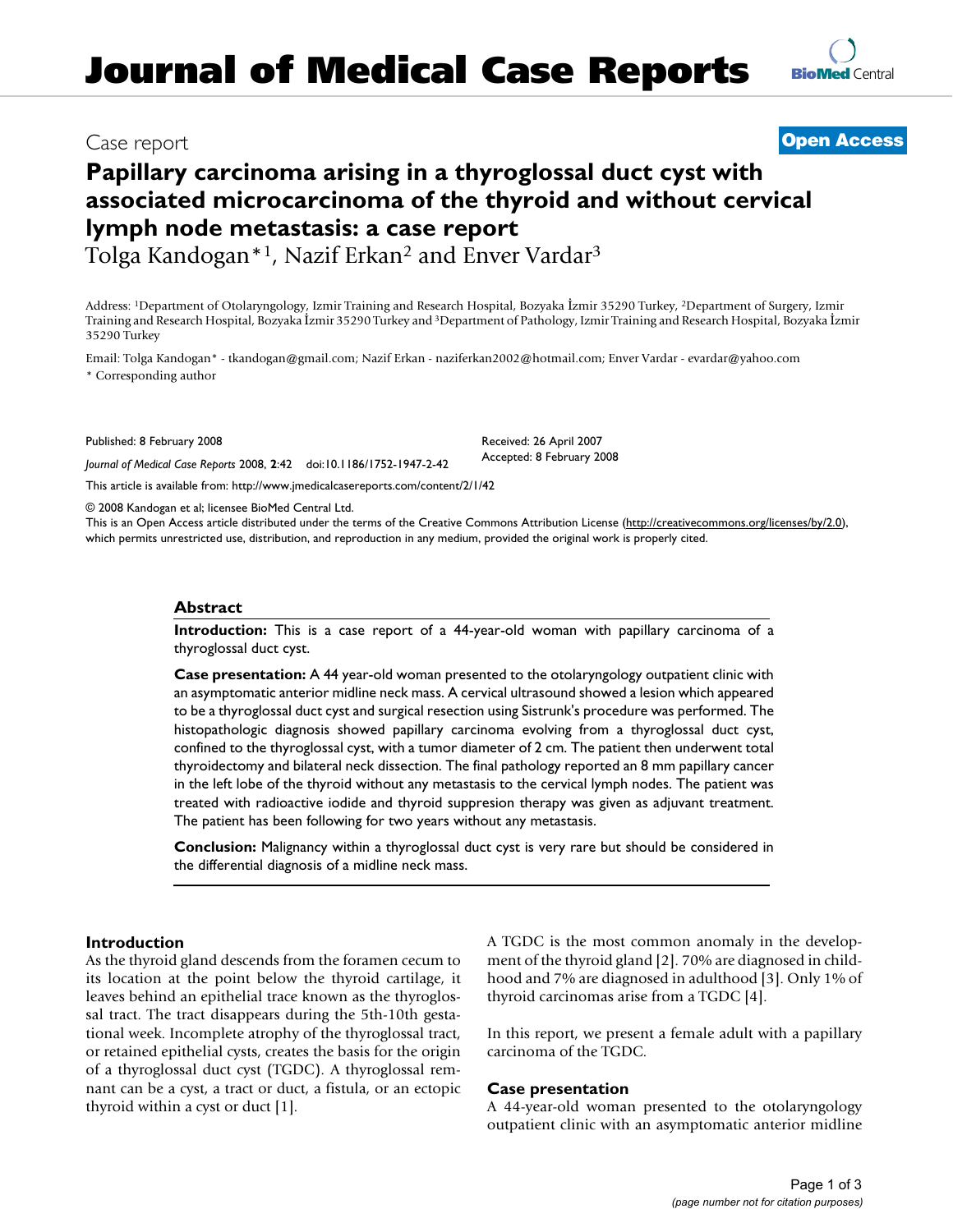neck mass. The tumor had developed over 6 months. Physical examination revealed a  $2 \times 2$  cm mass on the anterior part of the neck between the thyroid cartilage and hyoid. She was in good health otherwise and her past medical history was unremarkable.

A cervical ultrasound showed a lesion which appeared to be a TGDC and surgical resection by means of Sistrunk's procedure was performed. The histopathologic diagnosis was a papillary carcinoma evolving from a TGDC, confined to the thyroglossal cyst with a tumor diameter of 2 cm (Figure 1). The patient was referred to the surgery department for further investigation. Thyroid scintigraphy, ultrasound and cervical CT scans were performed. The thyroid scintigraphy was normal. The cervical ultrasound showed multiple cervical lymph nodes which were of different sizes ranging from 8 mm to 17 mm. A cervical CT revealed bilateral cervical lymph nodes less than 2 cm in diameter. The patient's thyroid function tests were within normal limits. Total thyroidectomy and bilateral neck dissection were performed. The final postoperative pathology reported an 8 mm papillary cancer in the left lobe of the thyroid without any metastasis to the cervical lymph nodes (Figure 2). The patient was treated with radioactive iodide and thyroid suppresion therapy was given as an adjuvant treatment. The patient has been following without any metastasis for two years.

## **Discussion**

A mass in the neck is a common clinical finding and differential diagnosis may be extremely broad. Although most masses are due to benign processes, malignant diseases must not be overlooked. Therefore, it is important to



**Figure 1** Papillary carcinoma evolving from a TGDC, confined to the thyroglossal cyst. (H&E).



**Figure 2** Papillary cancer in the left lobe of the thyroid. (H&E).

develop a systematic approach for the diagnosis and management of neck masses.

Benign thyroglossal duct cysts usually present as aysmptomatic, soft, firm, or hard masses in the midline of the anterior neck, and are nontender and generally movable. Malignant thyroglossal duct cysts present in the same manner. Carcinoma should be suspected in any thyroglossal duct cyst that is hard, fixed and irregular or which has undergone recent change. A history of irradiation of the head and neck or mediastinum during childhood or adolescence sholud also arouse suspicion of carcinoma [1].

Malignant tumors developing from the thyroglossal duct have two origins: thyrogenic carcinoma arising from thyroembrionic remnants in the duct or a cyst, and squamous cell carcinoma arising from metaplastic columnar cells that line the duct [1]. More then 200 cases of thyroglossal duct carcinomas have been reported in which papillary carcinoma accounts for 80% of cases, with the rest being squamous cell carcinoma [5-7]. Only one case with both concomitant histologic findings has been reported [8].

Excluding medullary carcinoma, which arises from parafollicular cells embryologically unrelated to the thyroid, all forms of primary thyroid carcinoma can arise in the thyroglossal duct [1].

The main difficulty encountered with a cancer evolving from a thyroglossal duct cyst is that the diagnosis is usually made during surgery or from definitive pathological samples. Because the frequency of cancer of the thyroglossal duct cyst is very low, the clinician often does not consider an oncologic diagnosis. A second difficulty lies in